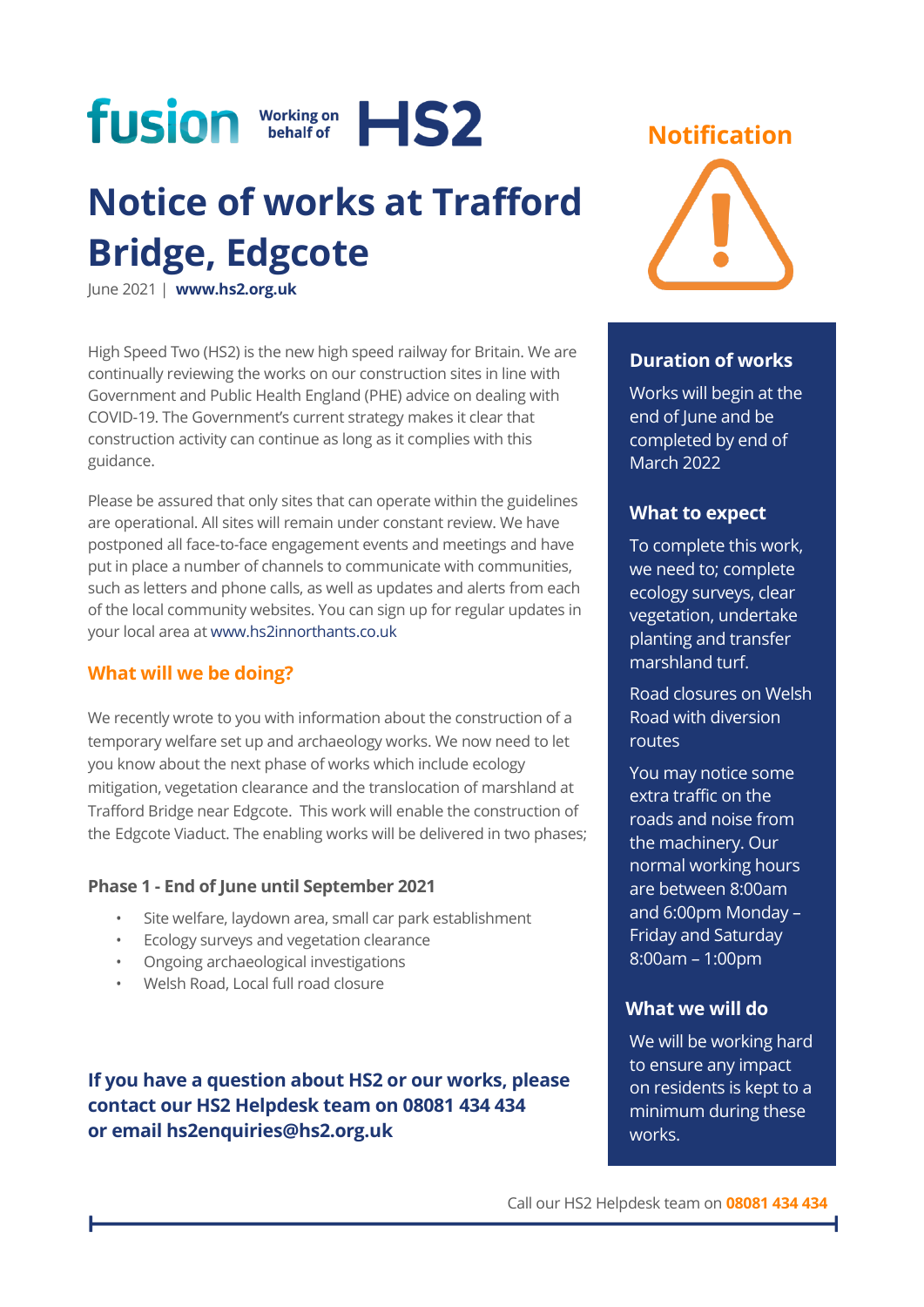

#### **www.hs2.org.uk**

#### **Site compound**

A site welfare and parking area is being set up off Welsh Road to facilitate these works. The set up will begin from end of June 2021 and will be used for welfare vehicles, staff car parking and the site storage of machinery and materials. The site will be secured with 24/7 security and be constructed from track matting with low level temporary lighting.

#### **Ecology surveys and vegetation clearance**

Ecological surveys have been completed in relation to species such as great crested newts and reptiles. Following on from these surveys we will continue to carry out the seasonal mitigation works for these species; these works will continue until September 2021 and will include vegetation clearance once all ecology has been removed.

The works will predominantly take place at Trafford Bridge which will involve temporary newt fencing to capture and safely relocate the newts to a receptor site. Works will involve a small team of up to 10 ecologists working from mobile welfare units.

There will be further ecological and tree surveys undertaken of the vegetation that we need to subsequently remove.

Work will be conducted in compliance with all applicable HS2 and Natural England licenses for protected species. Before any vegetation is cleared it will be thoroughly inspected by qualified ecologists. Any protected species found to be present will be recorded, appropriate buffers established and no vegetation will be cleared until the species have left the site, including any nesting birds. The vegetation clearance will be undertaken in accordance with:

- HS2 Organisational European Protected Species Licence for Badger WML-024
- HS2 Organisational European Protected Species Great for Crested Newt Licences WML025
- Licencing applications to Natural England for bats

Further details are available online.

https://www.gov.uk/government/publications/hs2-phase-oneenvironmental-statement-volume-5-ecology

The work on HS2 is guided by High-Speed Rail (LondonWestMidlands) Act 2017.

<http://www.legislation.gov.uk/ukpga/2017/7/contents/enacted>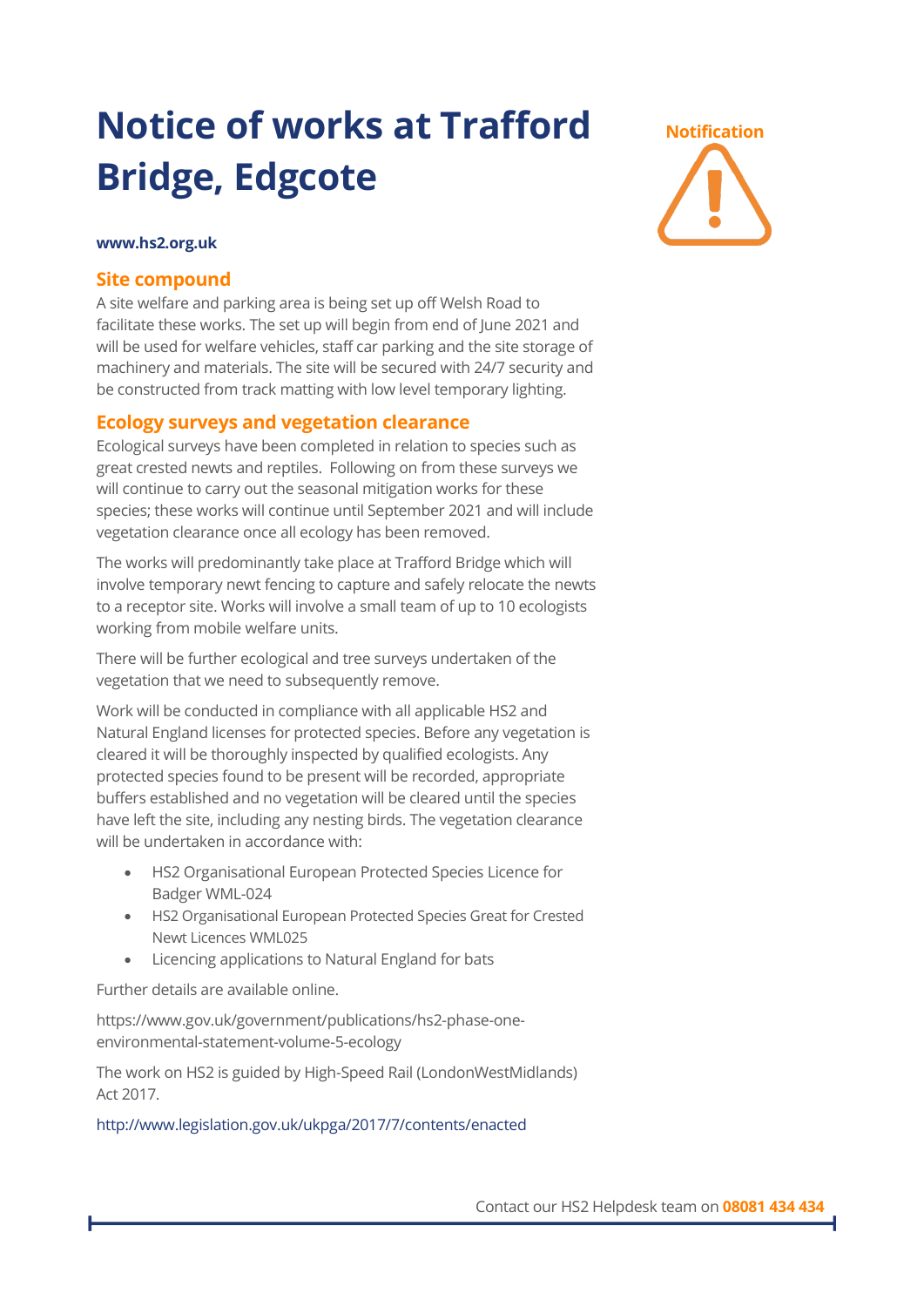

#### **www.hs2.org.uk**

### **Welsh Road closure**

To enable us to access the area from the highway to install a ditch crossing and construct the welfare area we will need to temporarily close Welsh Road and put in place a diversion route.

For the works vehicles over 7.5tonne will be requested to utilise the A361 and then along Welsh Road from the Aston le Walls crossroads for access to and from the site, avoiding the villages of Edgcote, Chipping Warden, Culworth and Wardington.

#### **Full Road Closure between 09.30am until 3.30pm.**

- 28 29 June 2021 (Subject to highway consents from the local authority)
- 12- 16 July 2021 (Subject to highway consents from the local authority)
- March 2022 (more details to follow closer to the time)

The road will be open as usual outside of these hours.

Details of the road closure and diversion routes can be found on the maps enclosed.

To notify road users of the upcoming road closure, verge advance warning signs will be erected.

The diversion signage will be in place and operated during the working hours described. Road closed signs will be removed when non-working hours resume. These verge signs will be mounted on standard A frames and secured with ballasted sandbags.

The diversion routes for the road closure can be viewed on the next page or alternatively they can be found at [www.hs2innorthants.co.uk](http://www.hs2innorthants.co.uk/)

#### **Phase 2 – August until March 2022**

#### **Marshland translocation**

Ahead of the main construction works we need to prepare the line of route. This includes the translocation of the marshland at Trafford Bridge. These works will consist of

- Vegetation removal to enable access to the 'donor' site
- The 'receptor' site will be excavated in preparation for receiving the marshland.
- Translocate the existing marshland to the nearby receptor site to form the new habitat creation area. New planting will also be installed to encourage wildlife habitat along the River Cherwell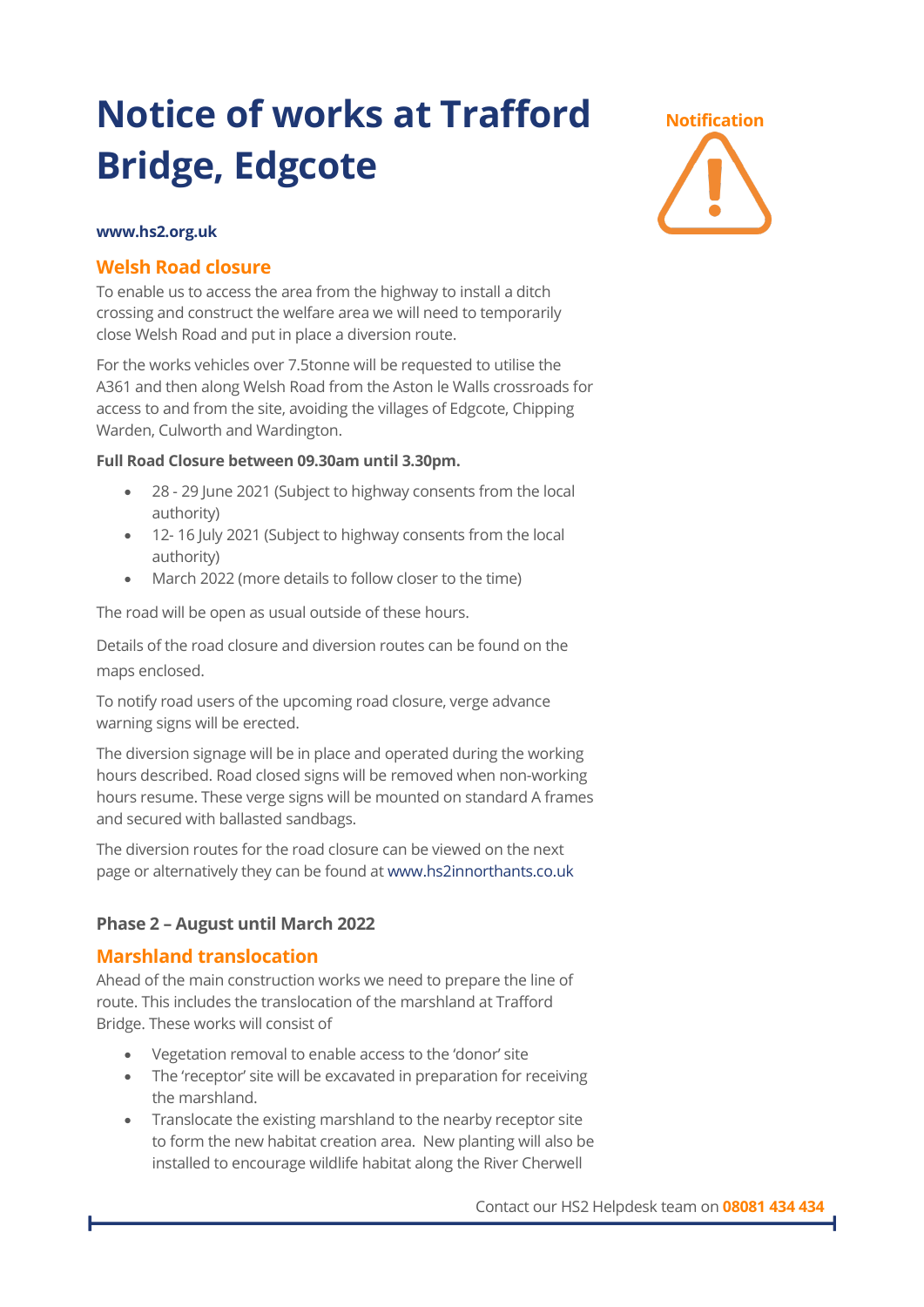

#### **www.hs2.org.uk**

#### **Marshland translocation continued**

All of the above works are to be undertaken in accordance with the required consent for working within the floodplain.

Details of the donor and receptor areas can be found on the map in this notification.

The vegetation and marshland turfs will be removed by a specialist team using machinery and handheld tools.

We will be installing additional temporary track matting between the marshland and the receptor site.

Once the work has been completed the donor site will then be backfilled with stone to enable the Edgcote viaduct to be constructed.

The fenced public right of ways will remain open during the works, to ensure the safety of the public there will be designated crossing points.

### **What is the benefit of transferring marshland turfs?**

We believe that translocating marshland turfs will provide a better outcome for these important turf resources which have developed over many hundreds of years compared to, for example, the disposal of this material to landfill. The area where the turf is moved from is known as a 'donor site' and the area where the turf will be moved to is known as a 'receptor site'. We are planning to undertake the turf transfer in the Autumn before the expected rise in river levels. In terms of turf handling, it is also considered better to undertake at this time as the turfs are less likely to be fully saturated or frozen and the turf structure (and therefore potential turf structure) is easier to preserve.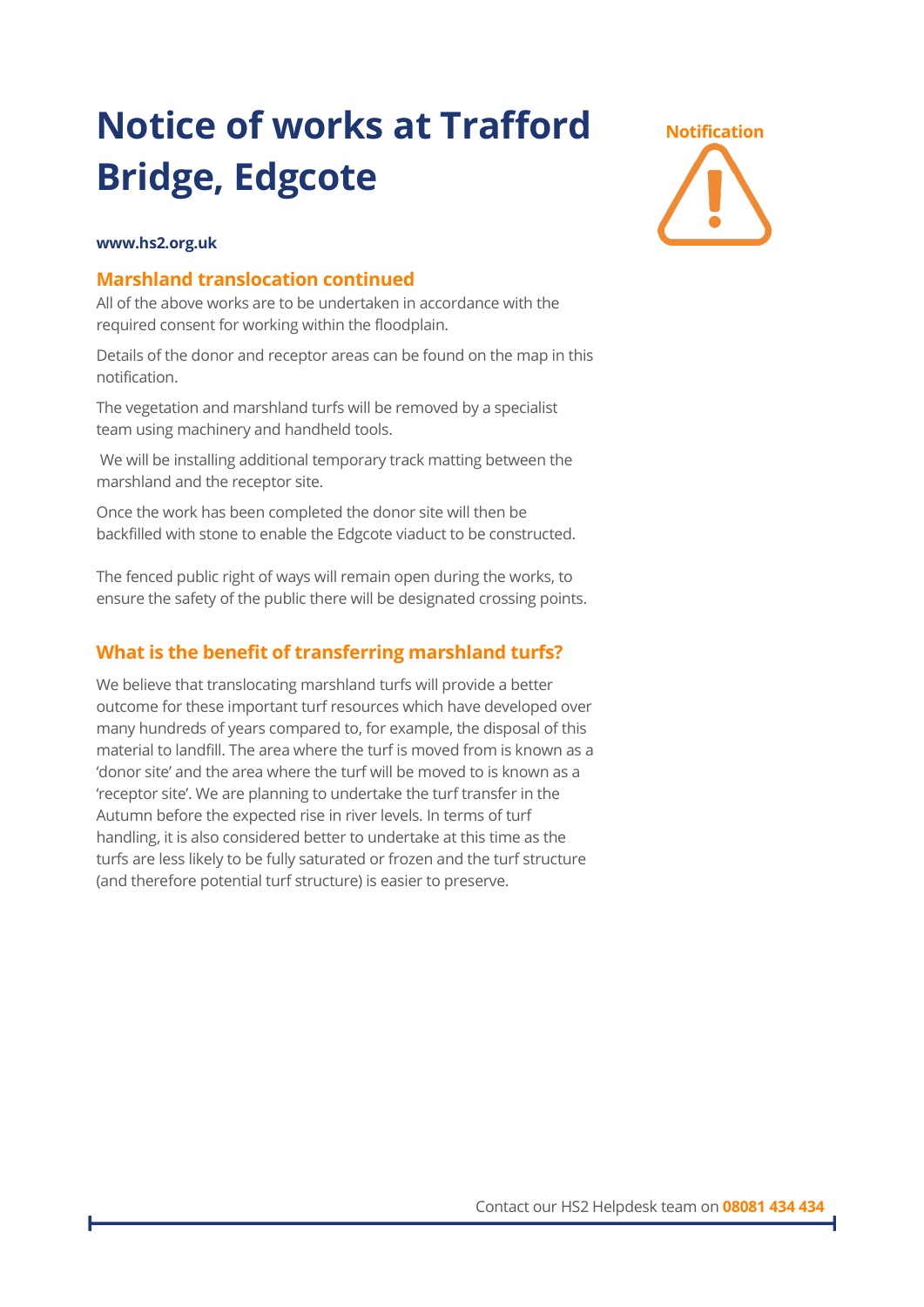#### **www.hs2.org.uk**

### **What is the benefit of transferring marshland turfs? Continued**

Turf survey data has been used to design turf transfer by:

- designing and plan the work, including the selection of the most suitable transfer process;
- guiding the overseeing turf scientist and ecologist;
- providing a permanent record of the original marshland turf against which turf development in the receptor site can be compared; and,
- helping replicate the turf profile from donor to receptor site (along with other data such as hydrological conditions and topography).

Considerations such as low value and/or unsuitable turfs for transfer are assessed by a turf scientist and ecologist. Once the turfs have been transferred, daily turf checks are required during the translocation programme of both donor and receptor sites to check if turfs can be transferred and whether any remedial measure are required, such as watering or shading due to seasonal changes in climate.

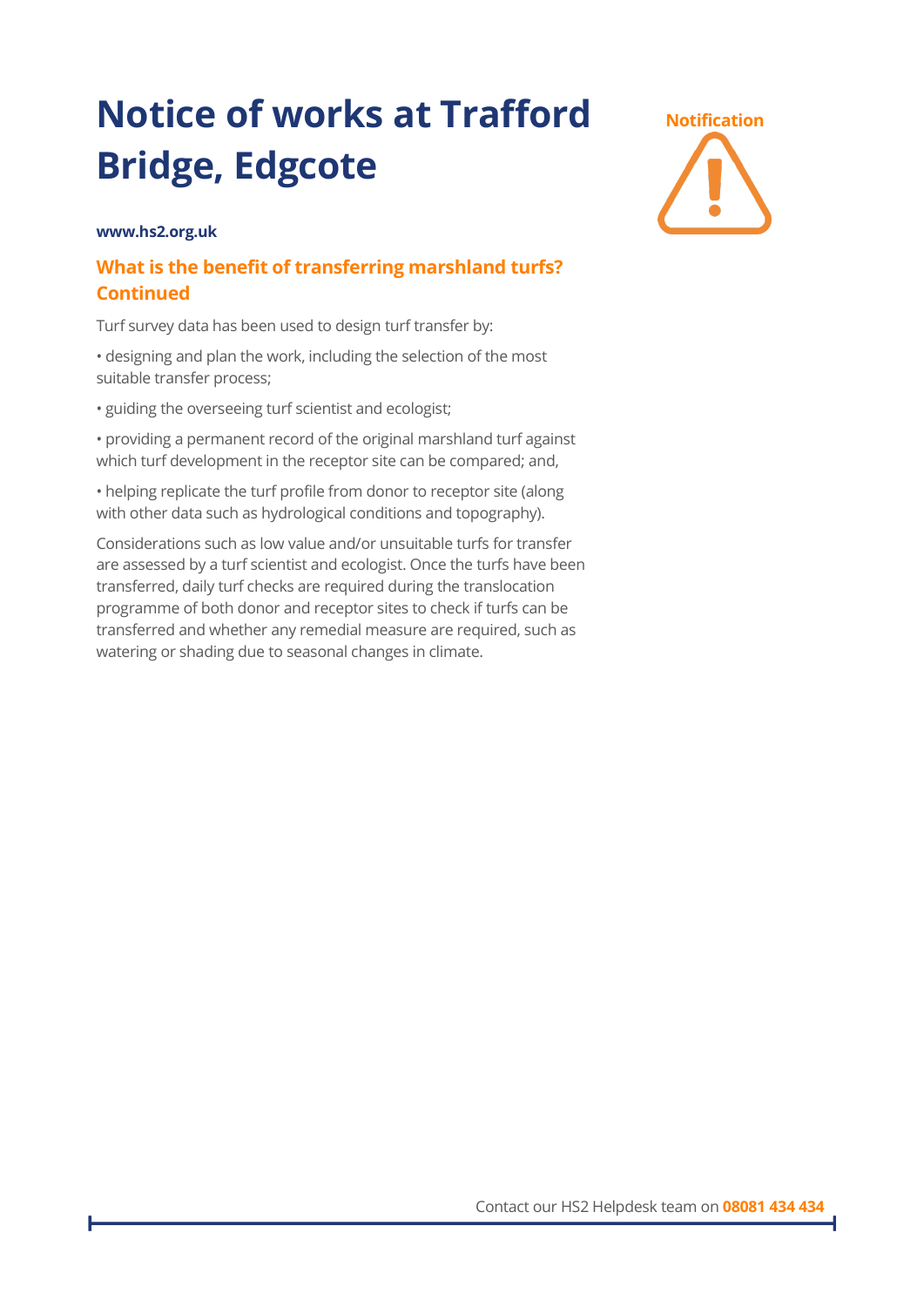**Notification**



**www.hs2.org.uk**

**Location of road closure and diversion route**



Contact our HS2 Helpdesk team on **08081 434 434**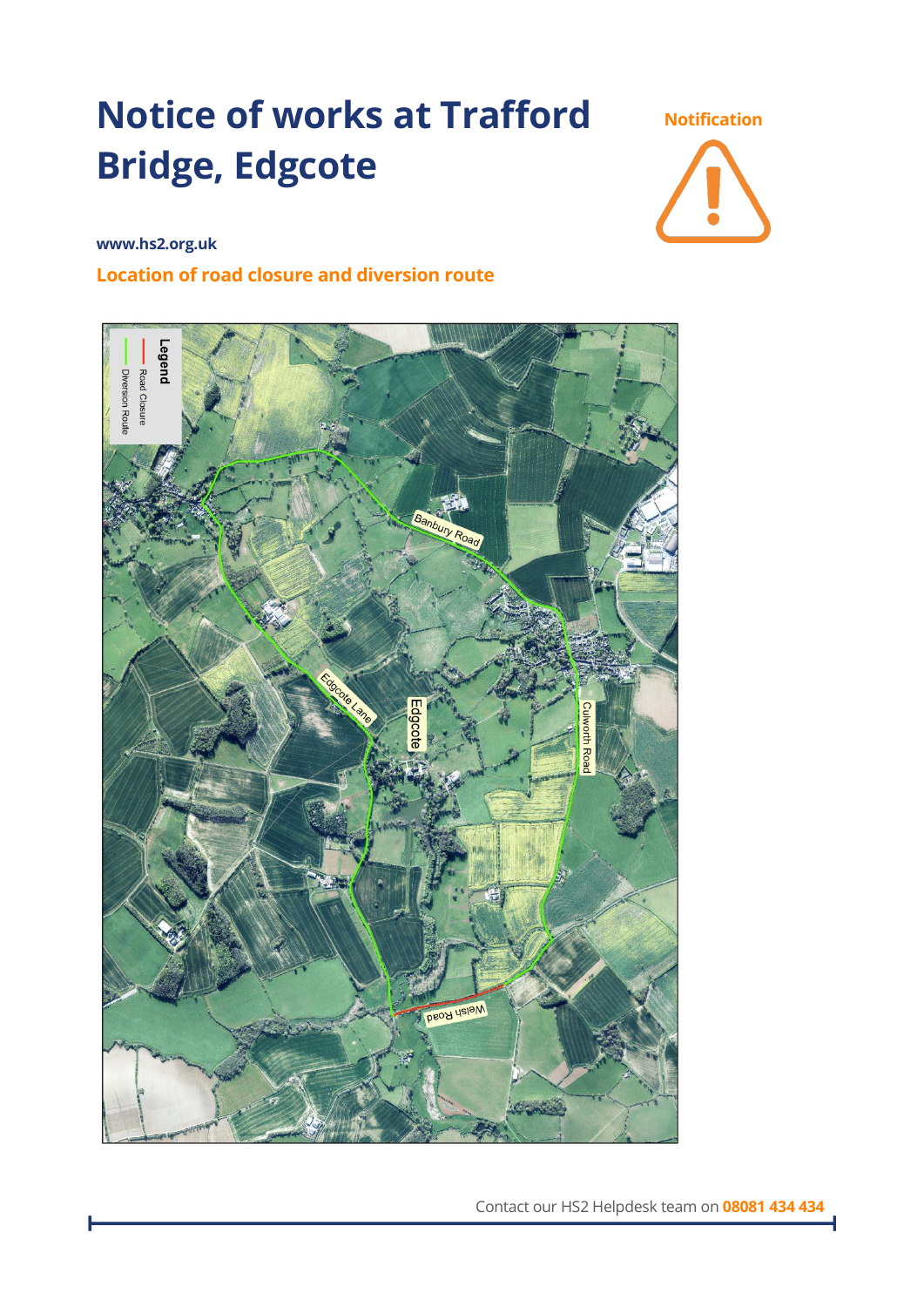**Notification**



**www.hs2.org.uk**

**Location of works**



Contact our HS2 Helpdesk team on **08081 434 434**